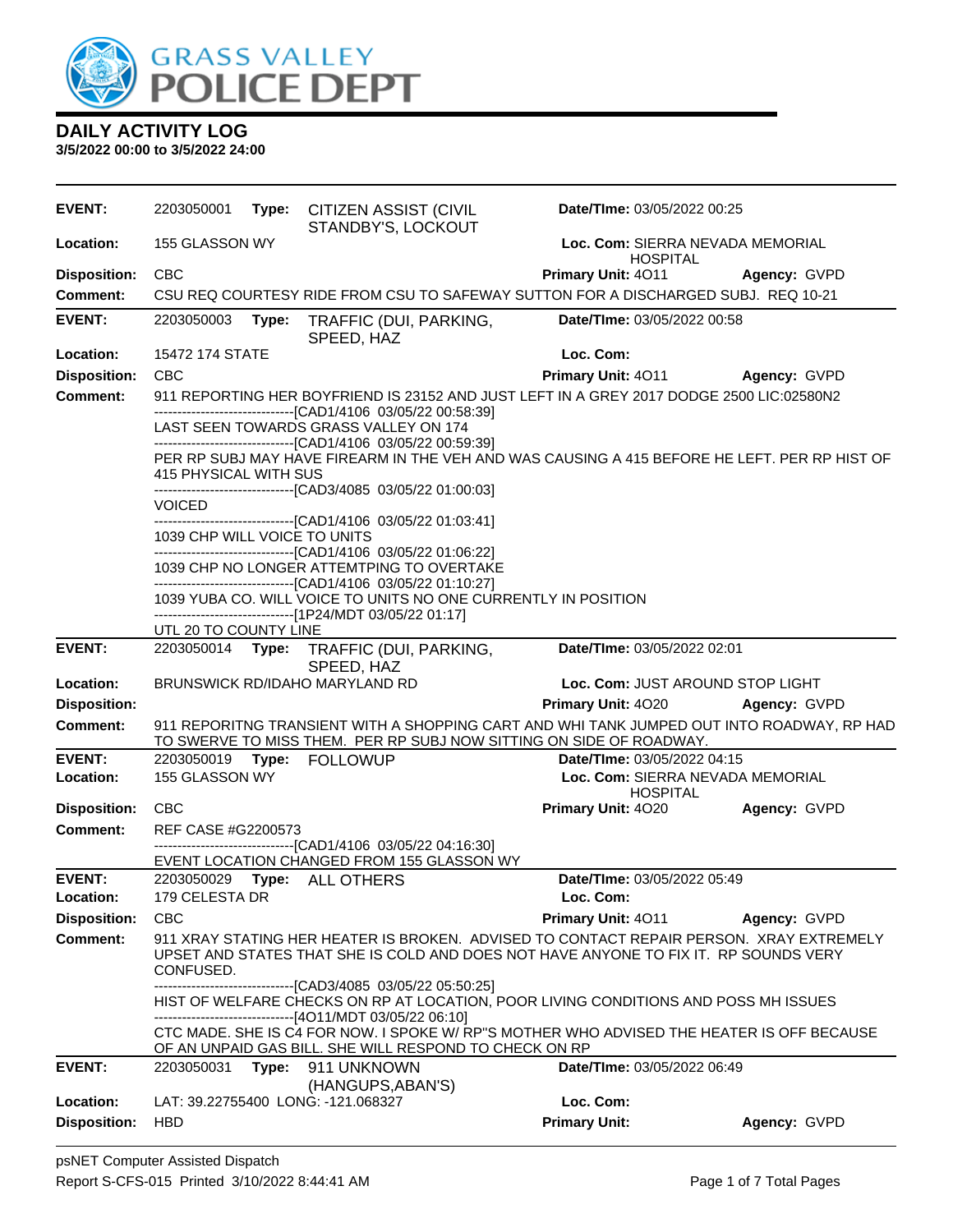

| <b>Comment:</b>     | 911 OPEN LINE NOTHING HEARD<br>***** EVENT CLOSED BY CAD3                                                                                                                                                                                                                                                                                                                         |                                                                                                                                                                     |                             |                     |  |  |
|---------------------|-----------------------------------------------------------------------------------------------------------------------------------------------------------------------------------------------------------------------------------------------------------------------------------------------------------------------------------------------------------------------------------|---------------------------------------------------------------------------------------------------------------------------------------------------------------------|-----------------------------|---------------------|--|--|
| <b>EVENT:</b>       |                                                                                                                                                                                                                                                                                                                                                                                   | 2203050046 Type: WELFARE CHECK                                                                                                                                      | Date/TIme: 03/05/2022 08:58 |                     |  |  |
| Location:           | <b>GATES PL/NEVADA CITY HY</b>                                                                                                                                                                                                                                                                                                                                                    |                                                                                                                                                                     | Loc. Com:                   |                     |  |  |
| <b>Disposition:</b> | <b>CBC</b>                                                                                                                                                                                                                                                                                                                                                                        |                                                                                                                                                                     | Primary Unit: 4018          | Agency: GVPD        |  |  |
| <b>Comment:</b>     | RP REQ WEL CHECK ON HER DAUGHTER WHO LIVES OUT OF HER VEH. VEH IS A WHI HONDA WITH RIGHT<br>FRONT WINDOW BROKEN OUT. RP ADV SHE USUALLY PARKS IN THE AREA OF LISTED.<br>-------------------------------[4O18/MDT 03/05/22 09:34]<br>UTL REGISTERED ADDRESS, HH, AND SPIRIT HOUSE. CTC MADE W/ RP WHO WAS TOLD DATE OF LAST CTC.<br>NEG WELFARE CHECK REQUESTED AT THIS TIME. CBC. |                                                                                                                                                                     |                             |                     |  |  |
| <b>EVENT:</b>       | 2203050052                                                                                                                                                                                                                                                                                                                                                                        | Type: CITIZEN ASSIST (CIVIL<br>STANDBY'S, LOCKOUT                                                                                                                   | Date/TIme: 03/05/2022 09:14 |                     |  |  |
| Location:           | 1005 SUTTON WY                                                                                                                                                                                                                                                                                                                                                                    |                                                                                                                                                                     | Loc. Com: CVS               |                     |  |  |
| <b>Disposition:</b> | <b>CBC</b>                                                                                                                                                                                                                                                                                                                                                                        |                                                                                                                                                                     | Primary Unit: 401           | Agency: GVPD        |  |  |
| <b>Comment:</b>     |                                                                                                                                                                                                                                                                                                                                                                                   | RP REQUESTING 10-21 REGARDING A CIVIL STANDBY.<br>-------------------------------[CAD3/4056_03/05/22_09:43:13]                                                      |                             |                     |  |  |
| <b>EVENT:</b>       | 2203050053                                                                                                                                                                                                                                                                                                                                                                        | EVENT LOCATION CHANGED FROM 15865 SHADOW PINES DR                                                                                                                   | Date/TIme: 03/05/2022 09:27 |                     |  |  |
|                     |                                                                                                                                                                                                                                                                                                                                                                                   | Type: 911 UNKNOWN<br>(HANGUPS, ABAN'S)                                                                                                                              |                             |                     |  |  |
| Location:           |                                                                                                                                                                                                                                                                                                                                                                                   | LAT: 39.22755400 LONG: -121.068327                                                                                                                                  | Loc. Com:                   |                     |  |  |
| <b>Disposition:</b> | <b>HBD</b>                                                                                                                                                                                                                                                                                                                                                                        |                                                                                                                                                                     | <b>Primary Unit:</b>        | Agency: GVPD        |  |  |
| <b>Comment:</b>     | ***** EVENT CLOSED BY CAD3                                                                                                                                                                                                                                                                                                                                                        | 911 J ASKING IF THIS IS TACO BELL AND IF HE COULD GET A BURRITO. ADV THIS IS NOT TACO BELL AND<br>ASKED WHERE HIS PARENT IS. J DISCONNECTED. UNABLE TO OBTAIN PHS 2 |                             |                     |  |  |
| <b>EVENT:</b>       |                                                                                                                                                                                                                                                                                                                                                                                   | 2203050054 Type: SUSPECTED CHILD ABUSE<br><b>REPORT</b>                                                                                                             | Date/TIme: 03/05/2022 09:31 |                     |  |  |
| Location:           | 141 VENTANA RIDGE PL                                                                                                                                                                                                                                                                                                                                                              |                                                                                                                                                                     | Loc. Com:                   |                     |  |  |
| <b>Disposition:</b> | CBC INFO PROVIDED                                                                                                                                                                                                                                                                                                                                                                 |                                                                                                                                                                     | Primary Unit: 4018          | <b>Agency: GVPD</b> |  |  |
| <b>Comment:</b>     |                                                                                                                                                                                                                                                                                                                                                                                   | RP REQUEST 10-21 POSSIBLE CHILD ABUSE AND ANIMAL ABUSE. RP SAID SUSPECT HITS HIS DOG WITH A<br>BASEBALL BAT AND SHOOTS IT WITH A BB GUN.                            |                             |                     |  |  |
| <b>EVENT:</b>       |                                                                                                                                                                                                                                                                                                                                                                                   | 2203050057 Type: COMMUNITY POLICING<br><b>ACTION</b>                                                                                                                | Date/TIme: 03/05/2022 09:52 |                     |  |  |
| Location:           | SO AUBURN ST/WE MAIN ST                                                                                                                                                                                                                                                                                                                                                           |                                                                                                                                                                     | Loc. Com:                   |                     |  |  |
| <b>Disposition:</b> | <b>CBC</b>                                                                                                                                                                                                                                                                                                                                                                        |                                                                                                                                                                     | <b>Primary Unit: 4S5</b>    | Agency: GVPD        |  |  |
| Comment:            | ON FOOT                                                                                                                                                                                                                                                                                                                                                                           |                                                                                                                                                                     |                             |                     |  |  |
|                     |                                                                                                                                                                                                                                                                                                                                                                                   | ---------------------------------[CAD3/4056 03/05/22 09:59:36]<br>EVENT LOCATION CHANGED FROM S AUBURN/MAIN                                                         |                             |                     |  |  |
| <b>EVENT:</b>       | 2203050060<br>Type:                                                                                                                                                                                                                                                                                                                                                               | TRAFFIC (DUI, PARKING,<br>SPEED, HAZ                                                                                                                                | Date/TIme: 03/05/2022 10:02 |                     |  |  |
| Location:           | 49/20 STATE/DORSEY DR                                                                                                                                                                                                                                                                                                                                                             |                                                                                                                                                                     | Loc. Com: SB                |                     |  |  |
| <b>Disposition:</b> | <b>HBD VOICED</b>                                                                                                                                                                                                                                                                                                                                                                 |                                                                                                                                                                     | <b>Primary Unit:</b>        | Agency: GVPD        |  |  |
| <b>Comment:</b>     | <b>CHP</b>                                                                                                                                                                                                                                                                                                                                                                        | 911 CALLER RPTG WMA LSW GRN JACKET NEAR OFF RAMP HANGING OUT ON EDGE OF HIGHWAY/XFER TO                                                                             |                             |                     |  |  |
|                     | <b>VOICED</b>                                                                                                                                                                                                                                                                                                                                                                     | -------------------------------[CAD3/4056_03/05/22 10:03:37]<br>***** EVENT CLOSED BY CAD3 WITH COMMENT-VOICED                                                      |                             |                     |  |  |
| <b>EVENT:</b>       | 2203050061<br>Type:                                                                                                                                                                                                                                                                                                                                                               | 911 UNKNOWN                                                                                                                                                         | Date/TIme: 03/05/2022 10:03 |                     |  |  |
|                     |                                                                                                                                                                                                                                                                                                                                                                                   | (HANGUPS, ABAN'S)                                                                                                                                                   |                             |                     |  |  |
| Location:           | Loc. Com: SIERRA NEVADA MEMORIAL<br>155 GLASSON WY<br><b>HOSPITAL</b>                                                                                                                                                                                                                                                                                                             |                                                                                                                                                                     |                             |                     |  |  |
| <b>Disposition:</b> | INF LOG PER 4S5                                                                                                                                                                                                                                                                                                                                                                   |                                                                                                                                                                     | <b>Primary Unit:</b>        | Agency: GVPD        |  |  |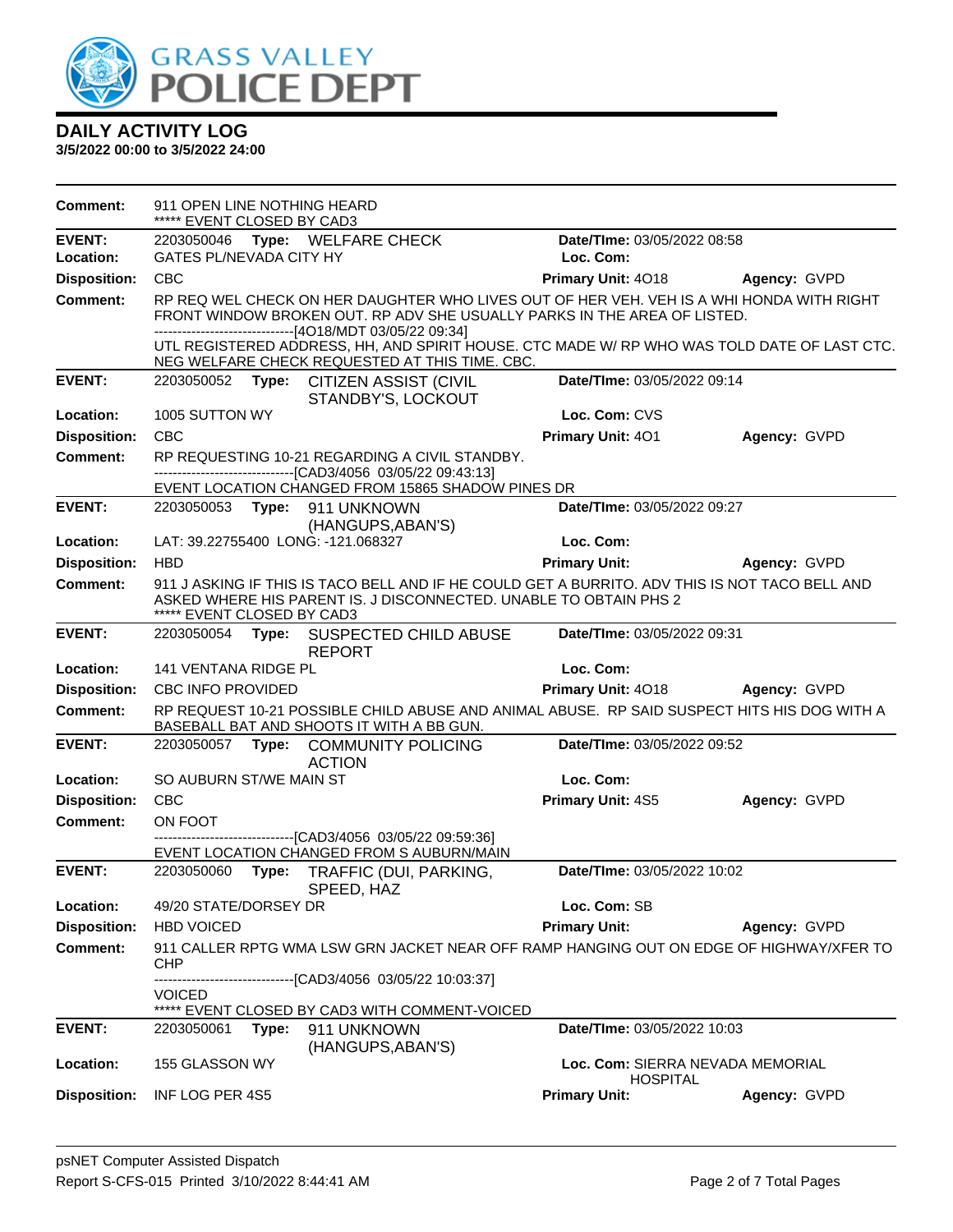

| <b>Comment:</b>     | 911 ABAN                                                                                            |       |                                                                                                                                                                                                              |                             |                     |
|---------------------|-----------------------------------------------------------------------------------------------------|-------|--------------------------------------------------------------------------------------------------------------------------------------------------------------------------------------------------------------|-----------------------------|---------------------|
|                     |                                                                                                     |       | ----------------[CAD1/4074_03/05/22 10:03:46]                                                                                                                                                                |                             |                     |
|                     | LINE IS DISCONNECTED ON CB                                                                          |       | ***** EVENT CLOSED BY CAD3 WITH COMMENT-LOG PER 4S5                                                                                                                                                          |                             |                     |
| <b>EVENT:</b>       | 2203050066                                                                                          |       | Type: FOLLOWUP                                                                                                                                                                                               | Date/TIme: 03/05/2022 10:26 |                     |
| Location:           | 203 MILL ST                                                                                         |       |                                                                                                                                                                                                              | Loc. Com: MARSHALLS PASTIES |                     |
| <b>Disposition:</b> | <b>RPT</b>                                                                                          |       |                                                                                                                                                                                                              | Primary Unit: 4018          | Agency: GVPD        |
| <b>Case No:</b>     | G2200575                                                                                            |       |                                                                                                                                                                                                              |                             |                     |
| Comment:            |                                                                                                     |       | -------------------------[CAD3/4056_03/05/22 10:28:17]<br>EVENT LOCATION CHANGED FROM 203 MILL<br>-------------------------------[CAD3/4056 03/05/22 10:34:33]                                               |                             |                     |
|                     |                                                                                                     |       | ISSUED CASE# G2200575 FOR AGENCY GVPD by UNIT 4O18                                                                                                                                                           |                             |                     |
| <b>EVENT:</b>       |                                                                                                     |       | 2203050068 Type: RESTRAINING ORDERS (TRO,<br>OAH, CUSTODY, C                                                                                                                                                 | Date/TIme: 03/05/2022 10:40 |                     |
| Location:           | 1005 SUTTON WY                                                                                      |       |                                                                                                                                                                                                              | Loc. Com: CVS               |                     |
| <b>Disposition:</b> | <b>CBC</b>                                                                                          |       |                                                                                                                                                                                                              | Primary Unit: 401           | Agency: GVPD        |
| <b>Comment:</b>     | APPROX 1015HRS. REQ 10-21.<br>SU IN MAR FORD SUV.                                                   |       | RP RPTG HER MOTHER-IN-LAW FOLLOWED HER AFTER CHILD CUSTODY EXCHANGE. SU TRIED TO BLOCK<br>RP IN AND THEN FOLLOWED HER AGGRESSIVELY POINTING AND YELLING AT HER TO HY 174. OCC'D AT                           |                             |                     |
| <b>EVENT:</b>       | 2203050069                                                                                          |       | Type: WELFARE CHECK                                                                                                                                                                                          | Date/TIme: 03/05/2022 11:06 |                     |
| Location:           | <b>410 BRUNSWICK RD</b>                                                                             |       |                                                                                                                                                                                                              | Loc. Com: SLEEP SHOP        |                     |
| <b>Disposition:</b> | SHEL                                                                                                |       | CBC THEY ARE C4 AND WILL GO TO WARMING                                                                                                                                                                       | Primary Unit: 401           | Agency: GVPD        |
| Comment:            | RP REQUESTING A WELFARE CHECK ON TWO PEOPLE SLEEPING NEXT TO BUSINESS. RP THINKS THEY<br>LOOK COLD. |       |                                                                                                                                                                                                              |                             |                     |
| <b>EVENT:</b>       | 2203050071                                                                                          | Type: | <b>VEHICLE STOP</b>                                                                                                                                                                                          | Date/TIme: 03/05/2022 11:21 |                     |
| Location:           | <b>EUREKA ST/FIRST ST</b>                                                                           |       |                                                                                                                                                                                                              | Loc. Com:                   |                     |
| <b>Disposition:</b> | <b>WA</b>                                                                                           |       |                                                                                                                                                                                                              | Primary Unit: 4K19          | Agency: GVPD        |
| <b>Comment:</b>     | License:<br>WHI NISS PK NEG PLATES                                                                  |       |                                                                                                                                                                                                              |                             |                     |
|                     |                                                                                                     |       | -------------------------------[CAD3/4056_03/05/22 11:22:25]<br>EVENT LOCATION CHANGED FROM EUREKA/FIRST                                                                                                     |                             |                     |
| <b>EVENT:</b>       |                                                                                                     |       | 2203050075 Type: DISTURBANCE (NOISE,<br>MUSIC, VERBAL, BARKI                                                                                                                                                 | Date/TIme: 03/05/2022 11:51 |                     |
| Location:           | 2094 NEVADA CITY HY                                                                                 |       |                                                                                                                                                                                                              | Loc. Com: DUTCH BROTHERS    |                     |
| <b>Disposition:</b> | CBC 98T                                                                                             |       |                                                                                                                                                                                                              | Primary Unit: 4K19          | <b>Agency: GVPD</b> |
| <b>Comment:</b>     |                                                                                                     |       | RP REPORTING AT THE BUS STOP NEXT TO DUTCH BROS COFFEE TRANISENTS HARASSING CUSTOMERS.<br>2 MALES DARK CLOTHING WITH BEARDS.                                                                                 |                             |                     |
| <b>EVENT:</b>       | 2203050077                                                                                          | Type: | <b>SUSPICIOUS CIRCUMSTANCE</b><br>(VEHICLE, PERSON                                                                                                                                                           | Date/TIme: 03/05/2022 12:12 |                     |
| Location:           | 275 DORSEY DR #1                                                                                    |       |                                                                                                                                                                                                              | Loc. Com: GV TERRACE APT    |                     |
| <b>Disposition:</b> | <b>CBC</b>                                                                                          |       |                                                                                                                                                                                                              | Primary Unit: 401           | Agency: GVPD        |
| <b>Comment:</b>     |                                                                                                     |       | RP RPTG TRANSIENT WMA LSW BLK SHIRT, SHORTS AND XRAY WENT INTO BUSHED ACF HER WINDOW.<br>DOWN DRIVEWAY TO THE RIGHT AT THE TRAIL. RP IS CONCERNED FOR FIRES.                                                 |                             |                     |
| <b>EVENT:</b>       | 2203050081                                                                                          | Type: | <b>SUSPICIOUS CIRCUMSTANCE</b><br>(VEHICLE, PERSON                                                                                                                                                           | Date/TIme: 03/05/2022 12:38 |                     |
| Location:           | 2094 NEVADA CITY HY<br>Loc. Com: DUTCH BROTHERS                                                     |       |                                                                                                                                                                                                              |                             |                     |
| <b>Disposition:</b> | <b>INF PER 4018</b>                                                                                 |       |                                                                                                                                                                                                              | <b>Primary Unit:</b>        | Agency: GVPD        |
| <b>Comment:</b>     |                                                                                                     |       | RP RPTG A SHOPPING CART AT BUS STOP NEAR LISTED FULL OF SOMETHING. RP THINKS ITS POSS A<br>PERSON WRAPPED UP IN A GREY SLEEPING BAG INSIDE THE CART. REQ CHECK<br>EVENT CLOSED BY CAD3 WITH COMMENT-PER 4O18 |                             |                     |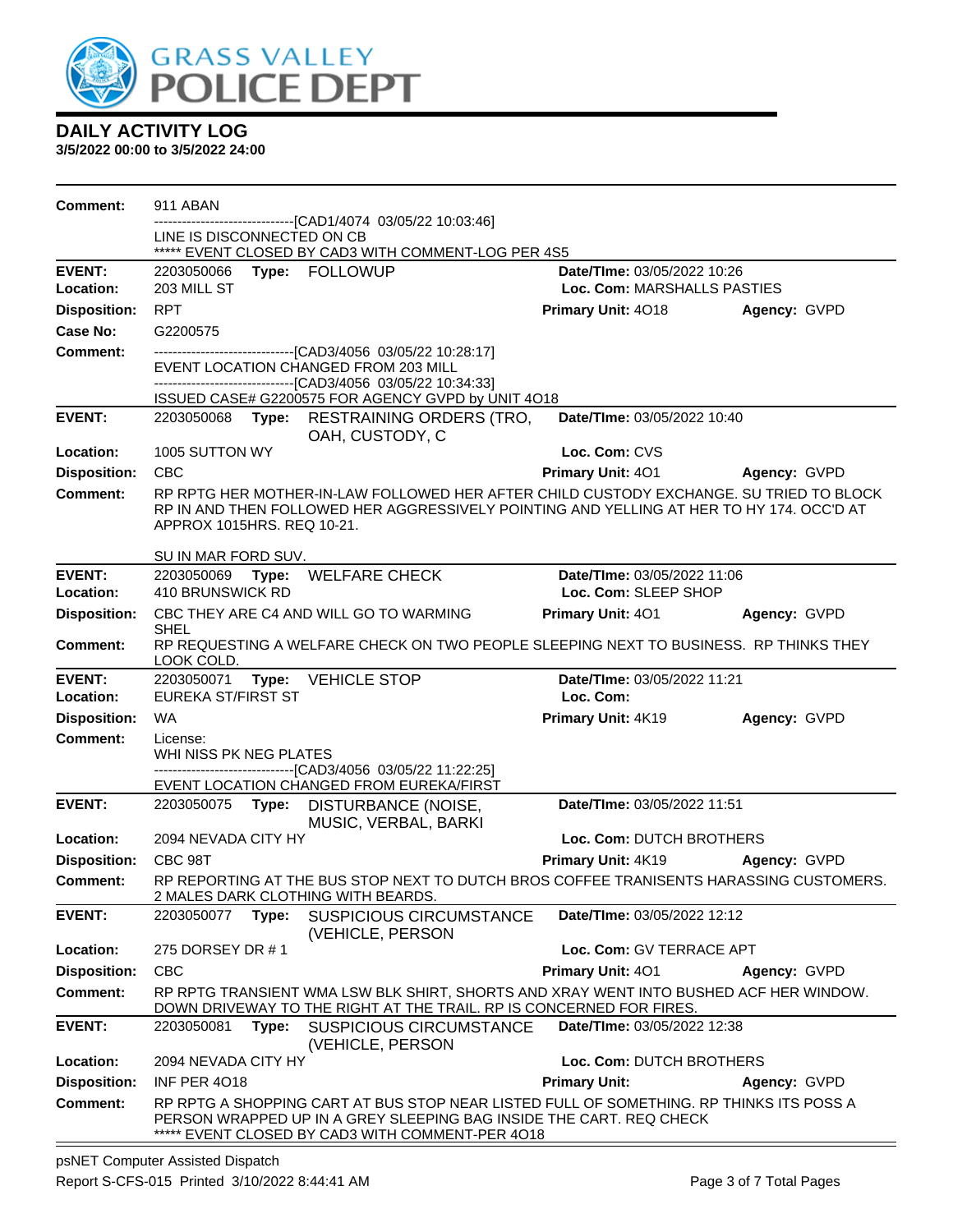

**3/5/2022 00:00 to 3/5/2022 24:00**

| <b>EVENT:</b><br>Location: | 2203050083                                            |       | Type: VEH CITES, VIN, TOWS, DUI<br>IDAHO MARYLAND RD/RAILROAD AV                                                                                                                                                                                             | Date/TIme: 03/05/2022 12:42<br>Loc. Com: |              |  |
|----------------------------|-------------------------------------------------------|-------|--------------------------------------------------------------------------------------------------------------------------------------------------------------------------------------------------------------------------------------------------------------|------------------------------------------|--------------|--|
| <b>Disposition:</b>        | CBC THEY ARE C4                                       |       |                                                                                                                                                                                                                                                              | Primary Unit: 4018                       | Agency: GVPD |  |
| <b>Comment:</b>            | OW 1125 8GOU667                                       |       |                                                                                                                                                                                                                                                              |                                          |              |  |
|                            |                                                       |       | ---------------------------------[CAD3/4056_03/05/22 12:43:20]                                                                                                                                                                                               |                                          |              |  |
| <b>EVENT:</b>              |                                                       |       | EVENT LOCATION CHANGED FROM IDAHO MARYLAND/ RAILROAD<br>2203050095 Type: SUSPICIOUS CIRCUMSTANCE                                                                                                                                                             | Date/TIme: 03/05/2022 13:40              |              |  |
|                            |                                                       |       | (VEHICLE, PERSON                                                                                                                                                                                                                                             |                                          |              |  |
| Location:                  | 10609 ALTA ST                                         |       |                                                                                                                                                                                                                                                              | Loc. Com: MAUTINO PARK                   |              |  |
| <b>Disposition:</b>        | <b>CBC</b>                                            |       |                                                                                                                                                                                                                                                              | Primary Unit: 4K19                       | Agency: GVPD |  |
| <b>Comment:</b>            | SOMETHING". RP HAD NFI                                |       | RP RPT'G 2 MALES NEAR THE ENTRANCE OF THE PLAYGROUND, PLAYING A "SHOOTING GAME WITH                                                                                                                                                                          |                                          |              |  |
| <b>EVENT:</b>              | 2203050096 Type:                                      |       | THEFT (GRAND, PETTY, FROM<br>MERCHANT)                                                                                                                                                                                                                       | Date/TIme: 03/05/2022 13:42              |              |  |
| Location:                  | 434 COLFAX AV                                         |       |                                                                                                                                                                                                                                                              | Loc. Com: NEVADA COUNTY PETS IN NEED     |              |  |
| <b>Disposition:</b>        | <b>RPT</b>                                            |       |                                                                                                                                                                                                                                                              | Primary Unit: 4K19                       | Agency: GVPD |  |
| Case No:                   | G2200576                                              |       |                                                                                                                                                                                                                                                              |                                          |              |  |
| <b>Comment:</b>            |                                                       |       | RP REQUEST CONTACT REGARDING THE THEFT OF A PHONE. RP WILL BE WAITING INSIDE THE STORE.<br>-------------------------------[CAD3/4056 03/05/22 13:43:07]                                                                                                      |                                          |              |  |
|                            |                                                       |       | EVENT LOCATION CHANGED FROM 434 COLFAX AVE                                                                                                                                                                                                                   |                                          |              |  |
|                            |                                                       |       | ----------------------[CAD1/4074 03/05/22 14:17:44]<br>ISSUED CASE# G2200576 FOR AGENCY GVPD by UNIT 4K19                                                                                                                                                    |                                          |              |  |
| <b>EVENT:</b>              |                                                       |       | 2203050101 Type: 911 UNKNOWN<br>(HANGUPS, ABAN'S)                                                                                                                                                                                                            | Date/TIme: 03/05/2022 14:10              |              |  |
| Location:                  | 340 NO CHURCH ST                                      |       |                                                                                                                                                                                                                                                              | Loc. Com: WITHIN 6M                      |              |  |
| <b>Disposition:</b>        | CBC ACCIDENTAL BY J, C4                               |       |                                                                                                                                                                                                                                                              | Primary Unit: 4018                       | Agency: GVPD |  |
| <b>Comment:</b>            | PER CHP, 911 OPEN LINE J HEARD/NEG ANSWER ON CALLBACK |       |                                                                                                                                                                                                                                                              |                                          |              |  |
|                            | NEG HIST W NUMBER                                     |       | -------------------------------[CAD3/4056 03/05/22 14:11:08]                                                                                                                                                                                                 |                                          |              |  |
|                            |                                                       |       | -------------------------------[CAD1/4074_03/05/22 14:20:05]                                                                                                                                                                                                 |                                          |              |  |
| <b>EVENT:</b>              | 4S5 ADV<br>2203050105                                 |       |                                                                                                                                                                                                                                                              | Date/TIme: 03/05/2022 14:42              |              |  |
|                            |                                                       | Type: | ALARMS (SILENT, AUDIBLE,<br><b>COMMERCIAL, RES</b>                                                                                                                                                                                                           |                                          |              |  |
| Location:                  | 225 S AUBURN ST                                       |       |                                                                                                                                                                                                                                                              | Loc. Com: GRASS VALLEY CHARTER SCHOOL    |              |  |
| <b>Disposition:</b>        | <b>CBC APPEARS SECURE</b>                             |       |                                                                                                                                                                                                                                                              | Primary Unit: 4K19                       | Agency: GVPD |  |
| <b>Comment:</b>            |                                                       |       | OP # 2199 AUDIBLE PRE SCHOOL PARKING LOT DOOR. RESP PENDING<br>-----------------------[CAD1/4074 03/05/22 14:44:48]                                                                                                                                          |                                          |              |  |
|                            |                                                       |       | EVENT LOCATION CHANGED FROM 225 S. AUBURN ST                                                                                                                                                                                                                 |                                          |              |  |
| <b>EVENT:</b>              |                                                       |       | 2203050114 Type: 911 UNKNOWN<br>(HANGUPS, ABAN'S)                                                                                                                                                                                                            | Date/TIme: 03/05/2022 15:40              |              |  |
| Location:                  | 692 FREEMAN LN # A                                    |       |                                                                                                                                                                                                                                                              | Loc. Com: RALEYS                         |              |  |
| <b>Disposition:</b>        | <b>INF INFO PER 4S5</b>                               |       |                                                                                                                                                                                                                                                              | <b>Primary Unit:</b>                     | Agency: GVPD |  |
| Comment:                   |                                                       |       | 911 HANGUP/ON CALLBACK MALE ANSWERED AND STATED HE DIDNT MEAN TO CALL BUT DISCONNECTED<br>BEFORE GIVING NAME. LOCATION FROM RAPID DEPLOY<br>***** EVENT CLOSED BY CAD1 WITH COMMENT-INFO PER 4S5                                                             |                                          |              |  |
| <b>EVENT:</b>              | 2203050116                                            | Type: | <b>SUSPICIOUS CIRCUMSTANCE</b><br>(VEHICLE, PERSON                                                                                                                                                                                                           | Date/TIme: 03/05/2022 16:02              |              |  |
| Location:                  | 757 SUTTON WY                                         |       |                                                                                                                                                                                                                                                              | Loc. Com: WELLS FARGO                    |              |  |
| <b>Disposition:</b>        | <b>CBC NOTHING SUS</b>                                |       |                                                                                                                                                                                                                                                              | Primary Unit: 401                        | Agency: GVPD |  |
| <b>Comment:</b>            |                                                       |       | 911 CHP XFER RPTG SUS SUBJ AT THE ATM MACHINE. HMA BLK JKT BLK PANTS ASSOC WITH VEH BLU<br>HOND ACCORD. SUBJ HAD A BAG OF MONEY AND ACTED LIKE HE WAS GOING TO DEPOSIT THE MONEY<br>BUT WHEN SUBJ SAW RP VIDEOING HIM, HE CANCELLED THE TRANSACTION AND LEFT |                                          |              |  |

psNET Computer Assisted Dispatch Report S-CFS-015 Printed 3/10/2022 8:44:41 AM Page 4 of 7 Total Pages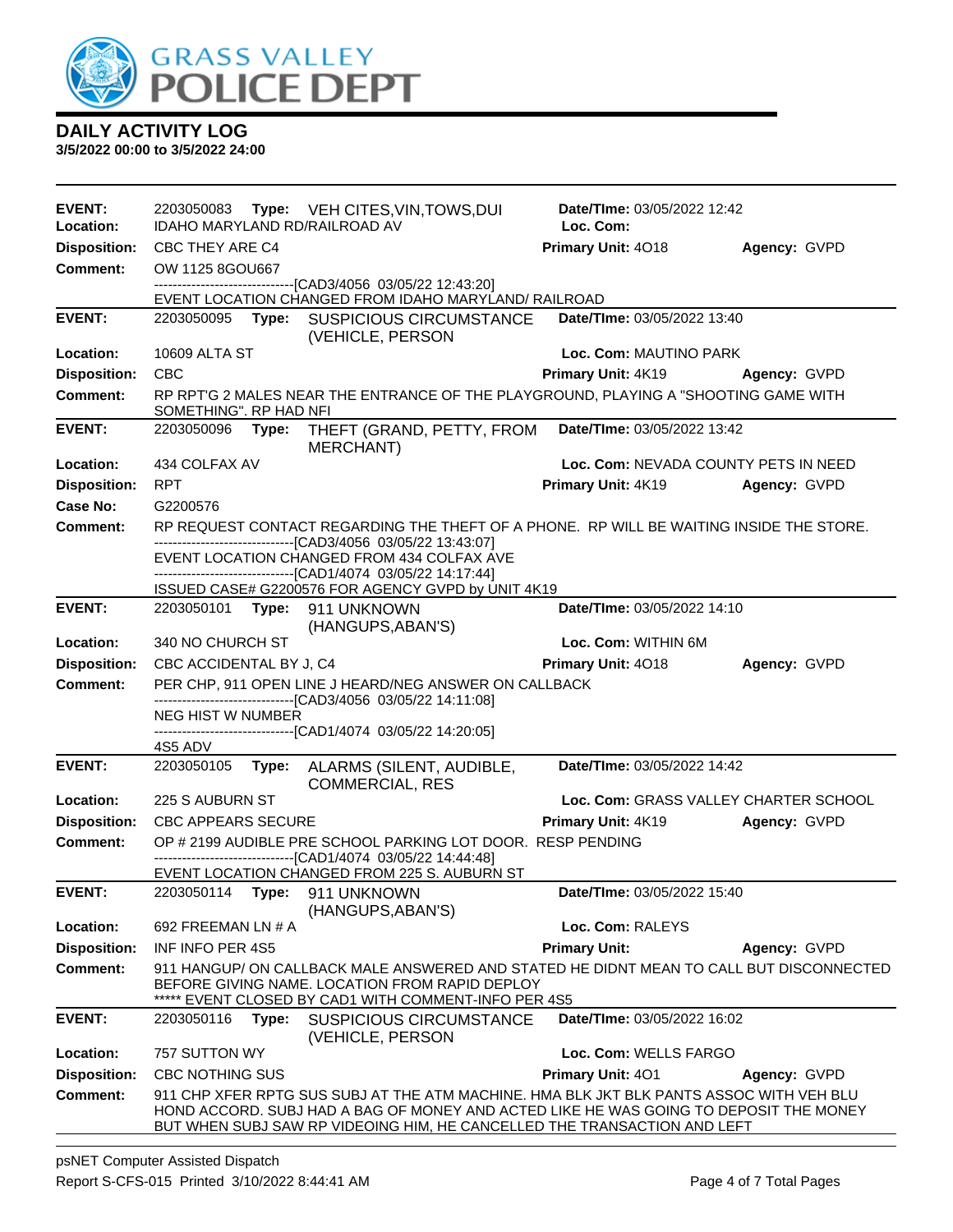

| <b>EVENT:</b><br>Location: | 2203050117<br>Type:<br><b>FOLLOWUP</b><br>757 SUTTON WY                                                          |       |                                                                                        | <b>Date/Time: 03/05/2022 16:20</b><br>Loc. Com: WELLS FARGO |              |  |
|----------------------------|------------------------------------------------------------------------------------------------------------------|-------|----------------------------------------------------------------------------------------|-------------------------------------------------------------|--------------|--|
| <b>Disposition:</b>        |                                                                                                                  |       | CBC UNK IF ANY FRAUD DEPOSITS HAPPENED                                                 | Primary Unit: 401                                           | Agency: GVPD |  |
| <b>Comment:</b>            | REF EVENT 2203050116                                                                                             |       |                                                                                        |                                                             |              |  |
| <b>EVENT:</b>              | 2203050118                                                                                                       | Type: | CITIZEN ASSIST (CIVIL<br>STANDBY'S, LOCKOUT                                            | Date/TIme: 03/05/2022 16:25                                 |              |  |
| Location:                  | 1262 SUTTON WY                                                                                                   |       |                                                                                        | Loc. Com: HOSPITALITY HOUSE 530 271 7144                    |              |  |
| <b>Disposition:</b>        | <b>CBC</b>                                                                                                       |       |                                                                                        | Primary Unit: 4S5                                           | Agency: GVPD |  |
| <b>Comment:</b>            | <b>CLEARANCE FOR 1</b>                                                                                           |       |                                                                                        |                                                             |              |  |
| <b>EVENT:</b>              | 2203050123                                                                                                       | Type: | <b>SUSPICIOUS CIRCUMSTANCE</b><br>(VEHICLE, PERSON                                     | Date/TIme: 03/05/2022 16:52                                 |              |  |
| Location:                  | 688 SUTTON WY                                                                                                    |       |                                                                                        | Loc. Com: PANDA EXPRESS                                     |              |  |
| <b>Disposition:</b>        | WA MOVING ALONG                                                                                                  |       |                                                                                        | Primary Unit: 401                                           | Agency: GVPD |  |
| <b>Comment:</b>            |                                                                                                                  |       | RP RPT'G WMA IN A BLU/GRY HOODIE LOOKING INTO CARS AND ASKING PEOPLE FOR MONEY         |                                                             |              |  |
| <b>EVENT:</b>              | 2203050124                                                                                                       | Type: | 911 UNKNOWN<br>(HANGUPS, ABAN'S)                                                       | Date/TIme: 03/05/2022 16:55                                 |              |  |
| Location:                  |                                                                                                                  |       | LAT: 39.22755400 LONG: -121.068327                                                     | Loc. Com:                                                   |              |  |
| <b>Disposition:</b>        | <b>HBD</b>                                                                                                       |       |                                                                                        | <b>Primary Unit:</b>                                        | Agency: GVPD |  |
| <b>Comment:</b>            | 911 OPEN LINE. UNABLE TO CALLBACK<br>***** EVENT CLOSED BY CAD1                                                  |       |                                                                                        |                                                             |              |  |
| <b>EVENT:</b>              | Date/TIme: 03/05/2022 17:06<br>2203050125<br><b>ORDINANCES</b><br>Type:<br>(COUNTY/MUNICIPAL)                    |       |                                                                                        |                                                             |              |  |
| Location:                  | <b>MCKNIGHT OVERPASS</b>                                                                                         |       |                                                                                        | Loc. Com: CLOSE TO KMART                                    |              |  |
| <b>Disposition:</b>        | GOA                                                                                                              |       |                                                                                        | Primary Unit: 4018                                          | Agency: GVPD |  |
| <b>Comment:</b>            |                                                                                                                  |       | RP RPTG TRANSIENT PANHANDLING                                                          |                                                             |              |  |
|                            | WFA DRK CLOTHING                                                                                                 |       |                                                                                        |                                                             |              |  |
| <b>EVENT:</b>              | 2203050127                                                                                                       | Type: | DISTURBANCE (NOISE,<br>MUSIC, VERBAL, BARKI                                            | Date/TIme: 03/05/2022 17:21                                 |              |  |
| Location:                  | 265 SUTTON WY                                                                                                    |       |                                                                                        | Loc. Com:                                                   |              |  |
| <b>Disposition:</b>        |                                                                                                                  |       | CBC KIDS PLAYING IN PARKING LOT                                                        | Primary Unit: 401                                           | Agency: GVPD |  |
| <b>Comment:</b>            | 911 CHP XFER RPTG MULTIPLE J'S JUMPING ON CARS<br>---------------------------------[CAD2/4051 03/05/22 17:21:32] |       |                                                                                        |                                                             |              |  |
|                            |                                                                                                                  |       | RP STATING THEY ARE BEING MALICIOUS TOWARDS VEHS                                       |                                                             |              |  |
| <b>EVENT:</b><br>Location: | 2203050131<br>646 SUTTON WY                                                                                      | Type: | <b>THREATS</b>                                                                         | Date/TIme: 03/05/2022 17:44<br>Loc. Com: STAPLES            |              |  |
| <b>Disposition:</b>        | <b>GOA</b>                                                                                                       |       |                                                                                        | Primary Unit: 401                                           | Agency: GVPD |  |
| <b>Comment:</b>            |                                                                                                                  |       | RP RPTG TRANSIENT PANHANDLING AND THREATENING CUSTOMERS. WMA BLK JEANS TATTOOS ON FACE |                                                             |              |  |
| <b>EVENT:</b>              | 2203050140<br>Date/TIme: 03/05/2022 18:31<br>Type:<br>911 UNKNOWN<br>(HANGUPS, ABAN'S)                           |       |                                                                                        |                                                             |              |  |
| Location:                  | 396 DORSEY DR<br>Loc. Com: CRYSTAL RIDGE CARE CENTER                                                             |       |                                                                                        |                                                             |              |  |
| <b>Disposition:</b>        | <b>HBD</b>                                                                                                       |       |                                                                                        | <b>Primary Unit:</b>                                        | Agency: GVPD |  |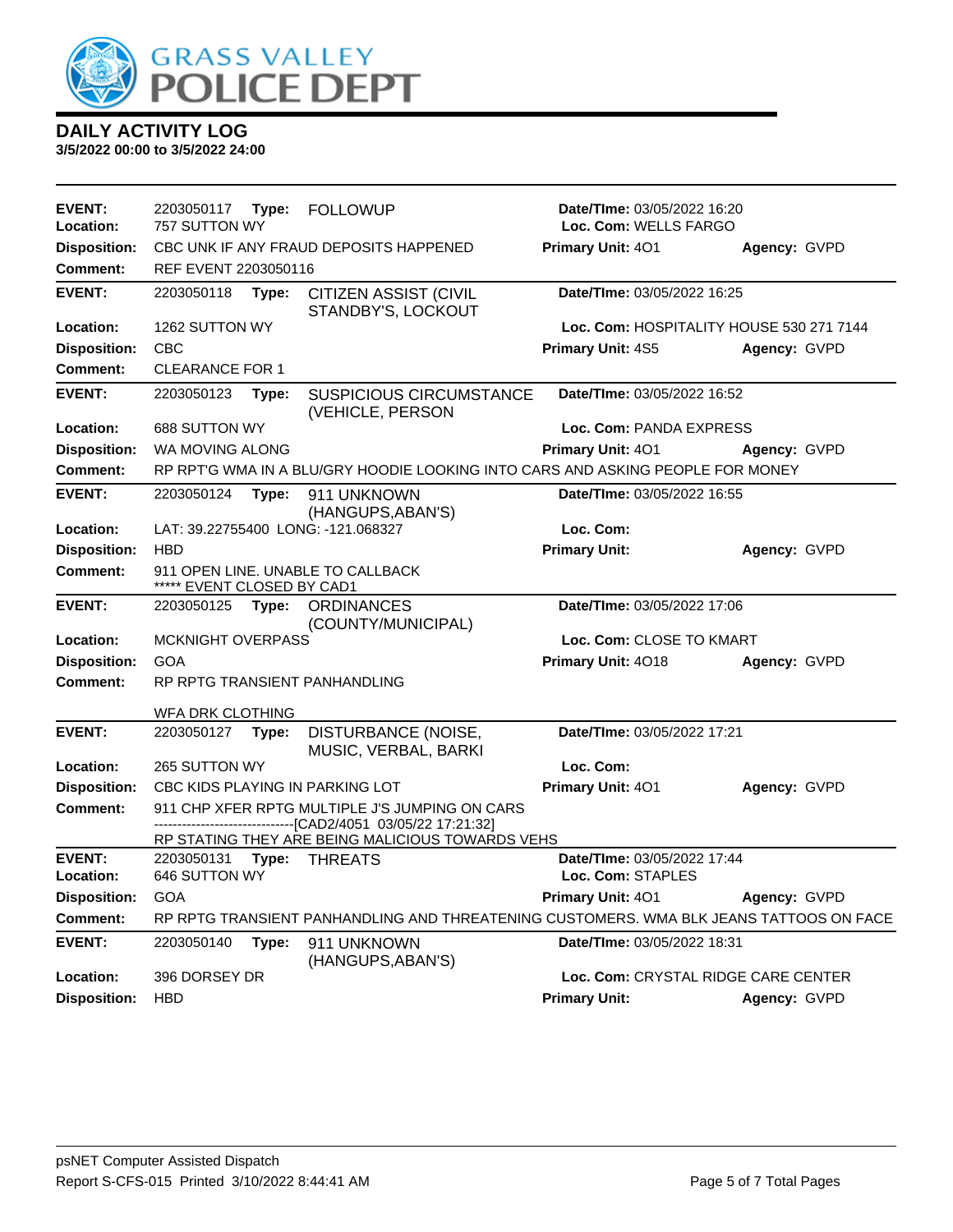

#### **3/5/2022 00:00 to 3/5/2022 24:00**

| <b>Comment:</b>            | 911 OPEN LINE, SOUNDS LIKE POSSIBLY DRIVING                                                                                                                               |                                                        |              |  |  |  |  |  |
|----------------------------|---------------------------------------------------------------------------------------------------------------------------------------------------------------------------|--------------------------------------------------------|--------------|--|--|--|--|--|
|                            | -------------------------------[CAD3/4085 03/05/22 18:32:08]<br>ON CALLBACK, PHONE ANSWERE BUT NO ONE WOULD RESPOND TO DISPATCH, POSSIBLE TV HEARD IN                     |                                                        |              |  |  |  |  |  |
|                            | BACKGROUND.                                                                                                                                                               |                                                        |              |  |  |  |  |  |
|                            | -------------------------------[CAD3/4085 03/05/22 18:32:23]<br>PHASE 2 16M AT 90 PERCENT                                                                                 |                                                        |              |  |  |  |  |  |
|                            | --------------------------------[CAD3/4085 03/05/22 18:33:05]<br>HIST OF 911 ABAN/OPEN LINE FROM CRYSTAL RIDGE CARE CENTER W/ NUMBER                                      |                                                        |              |  |  |  |  |  |
|                            | --------------------------------[CAD1/4074_03/05/22_18:43:24]                                                                                                             |                                                        |              |  |  |  |  |  |
|                            | 10-39 CRYSTAL RIDGE. ADV MALE IS C4 AND WIFE IS TRYING TO FIGURE OUT A WAY FOR HIM TO STOP<br>CALLING 911                                                                 |                                                        |              |  |  |  |  |  |
|                            | -------------------------------[CAD1/4074 03/05/22 18:43:35]<br>EVENT LOCATION CHANGED FROM LAT: 39.22777900 LONG: -121.035111 GRASS VALLEY<br>***** EVENT CLOSED BY CAD2 |                                                        |              |  |  |  |  |  |
| <b>EVENT:</b>              | 2203050159 Type: ALARMS (SILENT, AUDIBLE,<br><b>COMMERCIAL, RES</b>                                                                                                       | Date/TIme: 03/05/2022 20:00                            |              |  |  |  |  |  |
| Location:                  | 130 W BERRYHILL DR                                                                                                                                                        | Loc. Com: SOUTH YUBA CLUB                              |              |  |  |  |  |  |
| <b>Disposition:</b>        | FA                                                                                                                                                                        | <b>Primary Unit: 4011</b>                              | Agency: GVPD |  |  |  |  |  |
| <b>Comment:</b>            | AUD, FRONT LOBBY ENTRANCE AND ADMIN OFFICE MOTION, RESP PENDING<br>-------------------------------[CAD3/4085 03/05/22 20:04:04]                                           |                                                        |              |  |  |  |  |  |
|                            | ALARM CO CALLED IN, OK TO 10-22 PROPER CODES                                                                                                                              |                                                        |              |  |  |  |  |  |
| <b>EVENT:</b>              | 2203050165    Type: VEHICLE STOP                                                                                                                                          | Date/TIme: 03/05/2022 20:36                            |              |  |  |  |  |  |
| Location:                  | SO AUBURN ST/PARK AV                                                                                                                                                      | Loc. Com:                                              |              |  |  |  |  |  |
| <b>Disposition:</b>        | WA                                                                                                                                                                        | Primary Unit: 4K19                                     | Agency: GVPD |  |  |  |  |  |
| <b>Comment:</b>            | License: 7GUD105<br>-------------------[CAD2/4051_03/05/22_20:36:39]                                                                                                      |                                                        |              |  |  |  |  |  |
|                            | EVENT LOCATION CHANGED FROM S AUBURN / CHAPEL                                                                                                                             |                                                        |              |  |  |  |  |  |
| <b>EVENT:</b>              | 2203050166 Type: DISTURBANCE (NOISE,<br>MUSIC, VERBAL, BARKI                                                                                                              | Date/TIme: 03/05/2022 20:46                            |              |  |  |  |  |  |
| Location:                  | 223 SO CHURCH ST                                                                                                                                                          | Loc. Com:                                              |              |  |  |  |  |  |
| <b>Disposition:</b>        | UTL                                                                                                                                                                       | <b>Primary Unit: 4011</b>                              | Agency: GVPD |  |  |  |  |  |
| <b>Comment:</b>            | 911 REPORTING SHE THINKS SOMEONE IS THROWING ITEMS AT HER WINDOWS, PER RP NOISE OF POSS<br><b>WINDOW BREAKING</b>                                                         |                                                        |              |  |  |  |  |  |
|                            | -------------------------------[CAD1/4106 03/05/22 20:47:30]<br>HEARD ONLY, PER RP POSS HITTING HER HOUSE WITH AN ITEM ON HER FRONT PORCH                                 |                                                        |              |  |  |  |  |  |
|                            | ------------------------------[CAD1/4106 03/05/22 20:48:25]                                                                                                               |                                                        |              |  |  |  |  |  |
|                            | PER RP REQ CTC AFTER AREA CHECK                                                                                                                                           |                                                        |              |  |  |  |  |  |
| <b>EVENT:</b><br>Location: | 2203050168 Type: TRESPASS<br>692 FREEMAN LN # A                                                                                                                           | Date/TIme: 03/05/2022 21:21<br>Loc. Com: BEHIND RALEYS |              |  |  |  |  |  |
| <b>Disposition:</b>        | <b>CBC</b>                                                                                                                                                                | <b>Primary Unit: 4020</b>                              | Agency: GVPD |  |  |  |  |  |
| <b>Comment:</b>            | SECURITY REPORTING A WHI ALEGRO MH W OR LIC: HC79023 IS TRESPASSING. PER RP HE TOLD A WFA                                                                                 |                                                        |              |  |  |  |  |  |
|                            | ALL BLK CLOTHING AND WMA TO LEAVE THE PROPERTY AND THEY REFUSED. RP REQ THEY ARE MOVED<br>ALONG, NEG WEAPONS SEEN                                                         |                                                        |              |  |  |  |  |  |
| <b>EVENT:</b>              | 2203050172<br>Type: VEHICLE STOP                                                                                                                                          | Date/TIme: 03/05/2022 21:34                            |              |  |  |  |  |  |
| Location:                  | Loc. Com: PEACE LUTHERAN CHURCH<br>828 W MAIN ST                                                                                                                          |                                                        |              |  |  |  |  |  |
| <b>Disposition:</b>        | <b>WA</b>                                                                                                                                                                 | <b>Primary Unit: 4011</b>                              | Agency: GVPD |  |  |  |  |  |
| <b>Comment:</b>            | License: 8WPU396                                                                                                                                                          |                                                        |              |  |  |  |  |  |
|                            | -------------------------------[CAD1/4106 03/05/22 21:35:00]<br>EVENT LOCATION CHANGED FROM PEACEE LUTHERAN CHURCH                                                        |                                                        |              |  |  |  |  |  |
| <b>EVENT:</b>              | 2203050175<br>Type:<br>ALARMS (SILENT, AUDIBLE,<br><b>COMMERCIAL, RES</b>                                                                                                 | <b>Date/TIme: 03/05/2022 22:30</b>                     |              |  |  |  |  |  |
| Location:                  | <b>1072 E MAIN ST</b>                                                                                                                                                     | Loc. Com: WRIGHT BUILT                                 |              |  |  |  |  |  |
| <b>Disposition:</b>        | CBC SECURE, UNK REASON FOR ACTIVATION<br>Primary Unit: 4K19<br>Agency: GVPD                                                                                               |                                                        |              |  |  |  |  |  |
| Comment:                   | AUD, FRONT AND GOLF COURSE SIDE WINDOWS, NEG RESP                                                                                                                         |                                                        |              |  |  |  |  |  |
|                            |                                                                                                                                                                           |                                                        |              |  |  |  |  |  |

psNET Computer Assisted Dispatch Report S-CFS-015 Printed 3/10/2022 8:44:41 AM Page 6 of 7 Total Pages